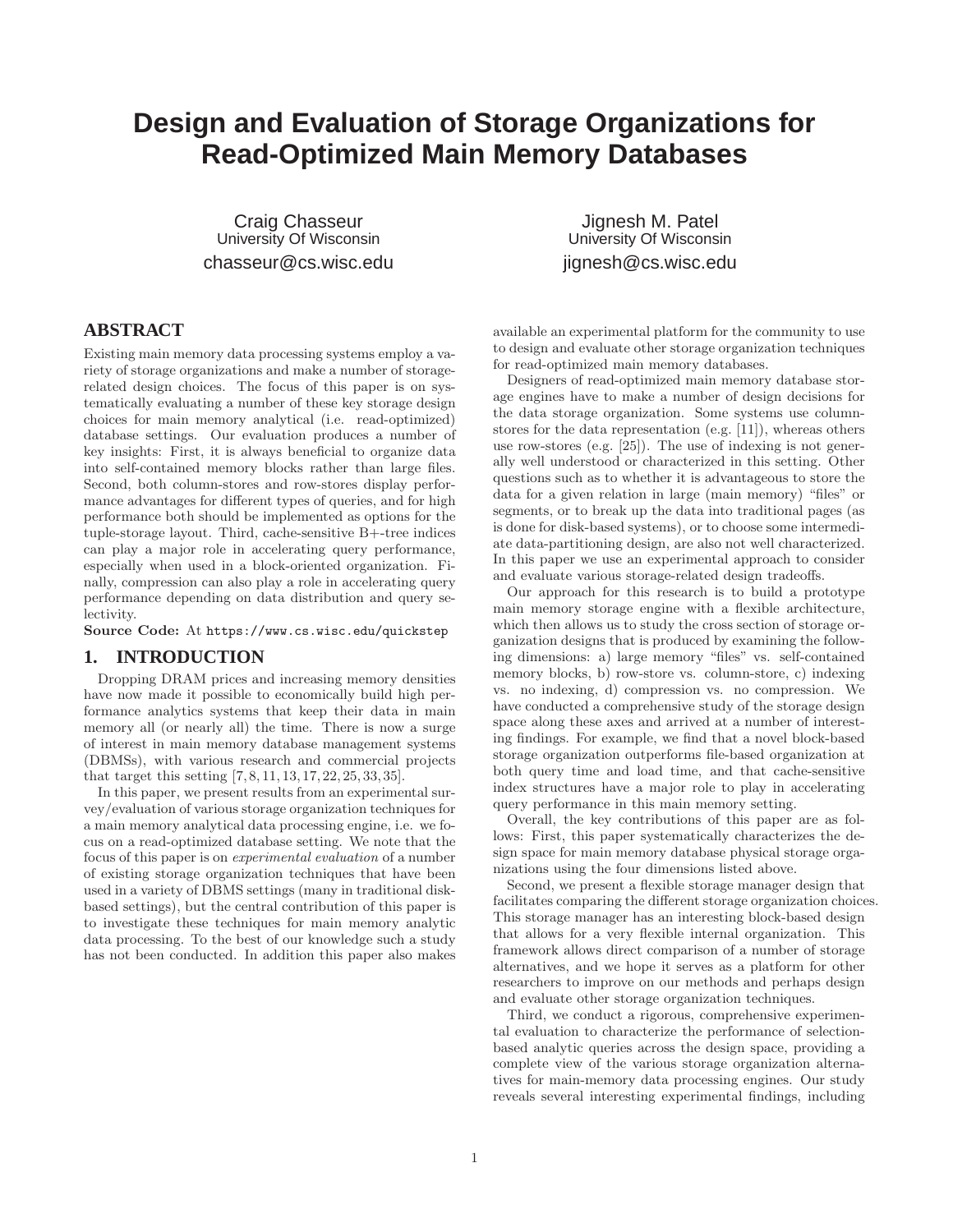that both row-stores and column-stores have performance sweet spots in this setting, and can coexist in our storage manager design. We also find that indexing and compression continue to play an important role for main memory storage, and are often required for high performance.

Finally, this paper allows designers of main memory storage engines to make informed decisions about tradeoffs associated with different storage organizations, such as figuring out what they leave on the table if they use a pure columnstore vs. supporting both row-stores and column-stores.

We note that to keep this work focused on the core storage management aspect (as opposed to query evaluation algorithms, query optimization, etc.), our evaluation largely covers single relational access plans, which form the building blocks for more complex query evaluation methods. Furthermore, previous work on main memory analytical databases has emphasized the importance of these simple scan-based access methods [5, 11, 31]. This approach allows us to focus on key storage organization issues. We recognize that more complex query processing mechanisms can interact with the storage engine in interesting ways, but they still need fast support for basic selection operations, and currently there isn't a clear consensus on how to best build a main memory query processing engine; for example, even single join methods are being rethought in this setting [3, 4, 6, 18].

The remainder of this paper is organized as follows: In Section 2, we describe the Quickstep Storage Manager, our platform for read-optimized main memory storage experiments. In Section 3, we describe the experimental setup that is used in this paper, and Section 4 presents the experimental results. Related work is discussed in Section 5, and Section 6 contains our concluding remarks.

# **2. QUICKSTEP STORAGE MANAGER**

Quickstep is a new SQL-based main memory relational database management system (DBMS) that we are currently developing. Quickstep aims to deliver high database performance on modern and future hardware by exploiting large main memories, fast on-die CPU caches, and highly parallel multi-core CPUs. The Quickstep Storage Manager (SM) is used as the experimental platform in this paper to systematically evaluate storage organizations for read-optimized main memory DBMSs. This Storage Manager has a flexible architecture that naturally allows direct comparisons of various storage organization choices within the same framework.

# **2.1 The Quickstep SM Architecture**

The basic unit of organization in the Quickstep SM is a storage block. A table is typically stored across many blocks, though each block belongs to one and only one table.

From the perspective of the rest of the system, blocks are opaque units of storage that support a select operation. A select operation is specified as a projection list, a predicate, and a destination. The destination is some (temporary) block(s) where the results should be materialized. Blocks are independent and self-contained, and each one can decide for itself, based on its own internal organization, how to most efficiently evaluate the predicate and perform the selection. Blocks support update and delete operations that are also described logically and performed entirely within the storage system.

Like System R [29], the Quickstep SM allows pushing down single-table predicates to the SM, but Quickstep goes beyond System R in that Quickstep's expression and predicate framework allows any arbitrary predicate to be evaluated entirely inside the storage system, so long as it only references attributes of a single table (i.e. we are not limited to a narrow definition of "sargable" predicates). Like MonetDB [7] and Vectorwise [35], the Quickstep SM does away with the traditional tuple-at-a-time cursor interface, and materializes the complete result of a selection-projection operation on a block all at once into other in-memory block(s).

The Quickstep SM organizes the main memory into a large pool of memory "slots" that are occupied by storage blocks. A given table's tuples are stored in a number of blocks, and blocks may be different sizes (modulo the size of a slot), and have different physical layouts internally. The storage manager is responsible for creating and deleting blocks, and staging blocks to persistent storage (SSD, disk, etc.).

Internally, a storage block consists of a single tuple-storage sub-block and any number of *index sub-blocks*. The index sub-blocks contain index-related data for tuples in that block are are self-contained in the storage block. The index subblocks can be viewed as partitioned indices [12].

The block-oriented design of Quickstep's storage system offers a tremendous amount of flexibility with regards to physical database organization. Many different tuple-storage sub-block and index sub-block implementations are possible and can be combined freely (we describe the particular sub-block types we studied in detail in Section 3.3). Not only is it possible for different tables to have different physical layouts, it is possible for different blocks within a table to have different layouts. For instance, the bulk of a table could be stored in a sorted column-store format which is highly amenable to large-scale analytic queries, while a small "hot" group of indexed row-store blocks can support a live transactional workload.

Storage blocks are a natural unit of parallelism for multithreaded query execution, and temporary blocks are units of data flow between operators in complex queries.

# **3. EXPERIMENTS**

As discussed in the Introduction, the focus of this study is on core storage manager performance for read-optimized main memory settings in which selection-based queries are common. For the workload we build on the work of [16] that had a similar goal, but in a disk-based setting. Specifically, we use the tables and queries that are described below.

# **3.1 Tables**

We use the following set of four tables:

- Narrow-U: This table has ten 32-bit integer columns and 750 million rows. The values for each column are randomly generated in the range [1 to 100,000,000].
- Narrow-E: This table has ten 32-bit integer columns and 750 million rows. The values for column i are randomly generated in the range from [1 to  $2^{2.7*i}$ ].
- Wide-E: A table similar to Narrow-E, except that it has 50 columns instead of 10 and 150 million rows instead of 750 million. Thus, the total size of the generated data is the same. The values for column i are randomly generated in the range from [1 to  $2^{4+(23/50)*i}$ ].
- Strings: This table has ten 20-byte string columns and 150 million rows. Each string is a random sequence of mixed-case letters, digits, spaces, and periods.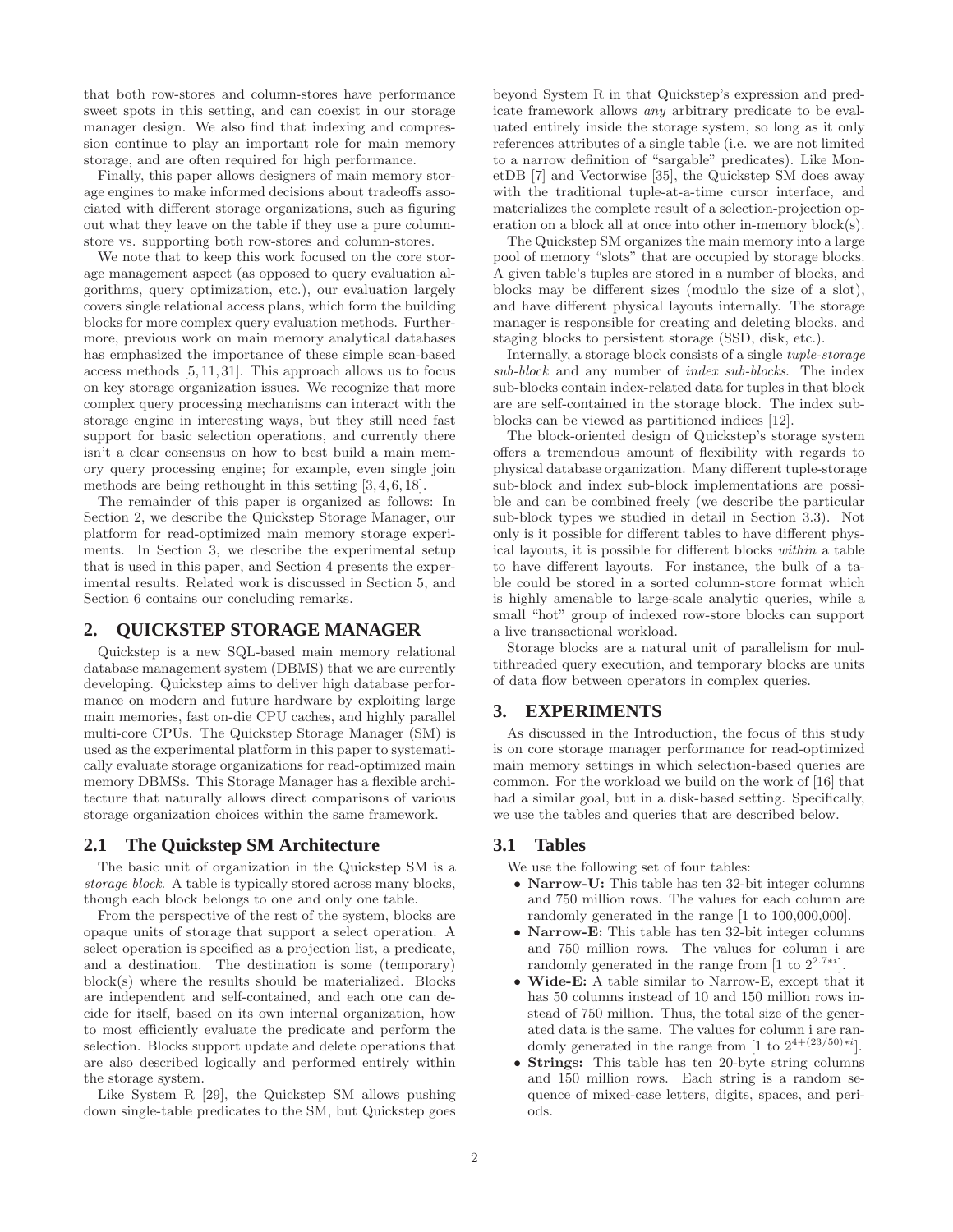As in [16], we primarily study integer columns, which are common and generalize nicely. We also consider a table composed entirely of strings, as their storage requires more space, and they are a commonly encountered data type.

#### **3.2 Queries**

Our workload primarily consists of queries of the form:

SELECT COL  $A$ , COL  $B$ ,  $\ldots$  FROM TBL WHERE COL  $A \geq X$ ; The projected columns COLA ... are randomly chosen for each experiment. Each query has a predicate on a single column COL A. The literal value X is chosen based on the range of values for COL A to achieve a desired selectivity. In our experiments, we consider predicates with selectivity 0.1%, 1%, 10%, 50%, and 100%.

We also vary the number of columns that are projected. For the Narrow-U, Narrow-E, and Strings tables, which each have ten columns, we conduct experiments projecting 1, 3, 5, and 10 columns. For Wide-E, which contains 50 columns, we conduct experiments projecting 1, 15, 25, and 50 columns. For each query, a random subset of the desired number of columns is chosen to project. For each table, we also run experiments that only measure the time to evaluate a predicate without projecting any values or materializing any output (we report this as a projection of zero attributes).

With the exception of zero-projection queries (which produce no output), we materialize the output of each query in-memory in a simple non-indexed row-store format.

We also conduct experiments with more complex predicates to determine whether our observations for simple predicates hold. As in the previous study [16], the complex predicates which we study are conjunctions of three single-column predicates ANDed together. We again vary the selectivity and number of columns projected.

Finally, we conduct experiments with an aggregate query to gain some insight into how the storage organizations which we study affect the performance of higher-level query-processing operations. The query we experiment with is directly based on the aggregate queries Q21 and Q24 (MIN with 100 partitions) from the Wisconsin Benchmark [10], and has the following form:

SELECT ONEPERCENT, MIN(COL A) FROM TBL GROUP BY ONEPERCENT HAVING MIN(COL A) < X;

We slightly modified the schema of the Narrow-U table for the aggregate experiment, replacing one of the standard columns with a ONEPERCENT column which has 100 unique values and is used as the group-by attribute.

As in previous work [1, 15, 16], the performance metric that we use for evaluation is single query response time, which has a large impact on overall system performance. Individual query response time is also an important metric in interactive analysis environments.

# **3.3 Physical Database Organization**

In this paper, we explore a number of key dimensions related to physical organizations for read-optimized main memory DBMSs. These dimension are described below.

#### *3.3.1 Files vs. Blocks*

In traditional DBMSs, tuples are stored in large files which are subdivided into pages (disk or memory pages). Pages are the units of buffer management and disk I/O. Non-clustered indices are separate files, external to the base table files which they reference. Modern column-store DBMSs store projections of distinct columns as separate column-striped files, which nonetheless fit into the large-file paradigm [19, 32]. Even where modern main memory DBMSs have abandoned page-based buffer management and I/O, they typically still organize data into large file-like memory segments.

As described in Section 2.1, Quickstep's SM is built around the concept of "blocks" as self-contained, self-describing units of storage. A single table's tuples are horizontally partitioned across many blocks. Internally, blocks have a tuplestorage sub-block which stores complete tuples, and any number of index sub-blocks that index the tuples in the tuple-storage sub-block. Multiple implementations of both types of sub-block, with different physical layouts, are possible. The choice of sub-blocks is represented by additional dimensions in our experiments below.

The first major dimension of our experiments is a comparison between a traditional large-file layout and a blockoriented layout where tuples are divided amongst blocks and indices, if any, are co-located with data inside blocks.

Block Size & Parallelism An important consideration for the block-oriented layout is the size of blocks (Quickstep allows differently-sized blocks). We conduct a subexperiment where we vary the size of blocks by powers of 2 from 128 KB to 256 MB and measure the response times of queries of the form described in Section 3.2 on the Narrow-U table. We also vary the number of worker threads used to process queries in this experiment, using 1, 2, 5, or 10 threads pinned to individual CPU cores, and 20 threads with one thread pinned to each hardware thread of a 10 core hyperthreading-enabled CPU. We report the results of this experiment in detail in Section 4.1. In summary, we found that a block size of 16 MB with 20 hyperthreadingenabled worker threads resulted in good performance across the mix of queries and other physical organization parameters that we tested, so we fix the number of worker threads at 20 and the block size at 16 MB for our other experiments.

Partitioning The block-oriented design also allows us to consider partitioning tuples into different groups of blocks within a table depending on the value of some column(s). A number of strategies for assigning tuples to partitions is possible, analogous to the choices for horizontal partitioning in a clustered parallel database system, e.g. [21,27]. For our queries, which involve a range-based predicate on a single column, we experiment with range-based partitioning based on the value of a single column. We use 16 partitions evenly divided by value range in these experiments<sup>1</sup>. For all but the 100% selectivity queries, this has the effect of assigning all relevant tuples for a predicate on the partition-column to a limited subset of blocks.

#### *3.3.2 Row-Stores vs. Column-Stores*

The relative benefits of row-store and column-store organization for read-optimized databases in disk-based settings have been extensively studied [1, 15, 16]. In this paper, we consider the impact in main memory settings. We evaluate both a conventional unsorted row-store and a column-store sorted on a single primary column in our experiments. Both layouts are evaluated in a large-file and block-oriented context, with and without secondary indices.

 $^1 \mathrm{The}$  choice of 16 partitions is somewhat arbitrary, and is meant to illustrate the potential benefits of partitioning. A full study of partitioning strategies (including handling of skew) is beyond the scope of this paper.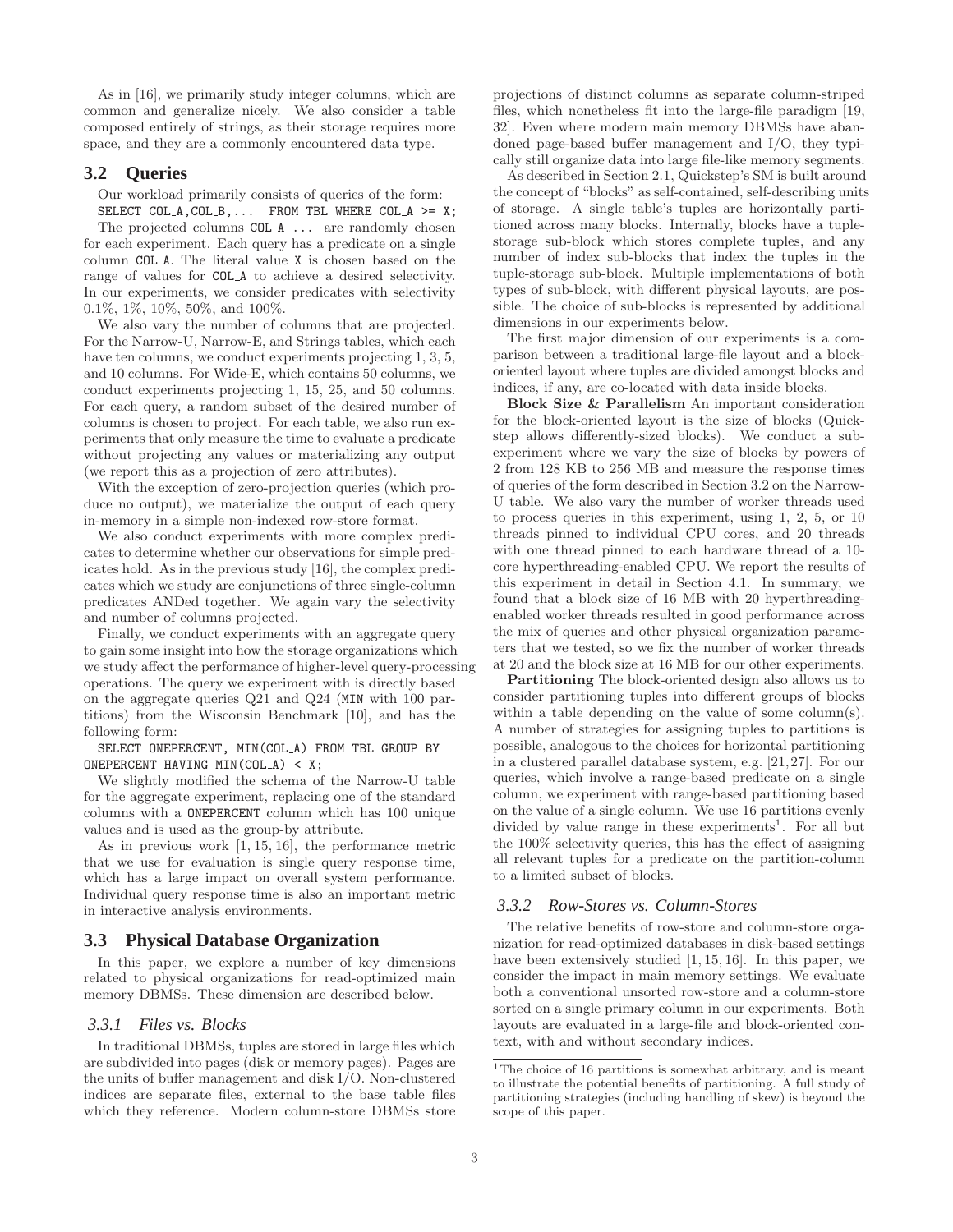#### *3.3.3 Secondary Indices*

Secondary indices can often speed evaluation of predicates when compared to scans of a base table. We have implemented a cache-sensitive B+-tree [26] index in the Quickstep SM with a node size of 64 bytes (equal to the cacheline size of our test system). We measure the response time of our test queries when evaluating predicates via a CSB+ tree on the appropriate column's values for both row-store and column-store layouts, with both the large-file and blockoriented designs. We compare this to predicate evaluation using scans and a binary search of the sorted column for the column-store organization.

#### *3.3.4 Compression*

Compression is often effective in disk-based read-optimized database settings [16]. An important consideration for main memory read-optimized databases is whether the advantages of compression still apply for data that is entirely memory-resident. We implemented dictionary-coding and bit-packing<sup>2</sup> in the Quickstep storage manager. Compression is available for both row-stores and column-stores, and if a CSB+-Tree index is built on a compressed column, it will also store compressed codes. All queries that we consider in our experiments can work directly on compressed codes. Our compression implementation builds up sorted dictionaries for each column as a block is being built and, if space can be saved by compressing that column, stores compressed codes (which still compare in the same order) instead of native values. Dictionaries for compressed columns are stored inside blocks. For integer columns whose values are in a limited range, we can use bit-packing without a compression dictionary by simply truncating these values down to their lower-order bits.

We measure the difference in performance by using compression in block-oriented organization on the Narrow-E table, which contains several compressible columns. We combine compression with both row-store and column-store layouts, with and without indexing.

#### **3.4 Experimental Setup**

We run our experiments on a four-processor Intel Xeon E7-4850 server with 256 GB of SDRAM in a NUMA configuration running Scientific Linux 6. Each processor has 10 cores and is clocked at 2.0 GHz. Each core has dedicated 32 KB L1 instruction and data caches and a dedicated 256 KB L2 cache, while each processor has a shared 24 MB L3 cache. The cache-line size is 64 bytes. Because our experiments are focused on the performance impact of data organization, we run most experiments on a single CPU socket (with up to 20 threads) using locally attached memory (64 GB). We do, however, conduct some scale-up experiments that use all four CPU sockets.

We created a test-driver executable which generates a table from Section 3.1 in memory with a specified storage organization, and then proceeds to run a series of experiments, varying query selectivity and projection width as described in Section 3.2. For each combination of physical organization, table, and query parameters, 10 query runs are performed and the total response time for each is measured. The mean and standard deviation of the execution times are reported. The total number of L2 and L3 cache misses incurred during each query run are also measured using hardware performance counters on the CPU. Quickstep is compiled with GCC 4.8.0 using -march=native and optimization level -O3.

In our initial block-size experiments, we found that using 20 worker threads with hyperthreading enabled tended to produce the best performance, so we run all subsequent queries using 20 worker threads. Queries are run one-at-atime, with individual worker threads operating on different blocks for intra-query parallelism. Since the focus of this paper is on read-optimized databases we have not enabled any sophisticated transactional concurrency control or recovery mechanisms (queries simply grab table-level locks).

# **4. RESULTS**

Most of the results reported in this section are based on queries on the Narrow-U table. We discuss how our findings are affected by the presence of wide attributes (as in the Strings table) in Section 4.8, and wide rows (as in the Wide-E table) in Section 4.9.

From Figure 2 onward, we show a series of graphs that compare the performance of various options in the large space of storage organizations that we studied. All graphs show total query response time on the vertical axis (lower is always better) and vary either the selectivity or the projection width of test queries on the horizontal axis. Error bars show the variation in query response time across 10 experiment runs. To make these graphs easier to read, each graph is accompanied by a table that identifies what region of the design space is being shown (the organization, tuple layout, and indexing), with the dimension that is being examined shown in bold text. The selectivity and projection width of queries are also indicated (for any given graph, one will be fixed and the other varied along the horizontal axis).

## **4.1 Block Size & Threading Experiment**

We conducted an experiment to determine how we should tune the size of blocks in the block-oriented layout, and the number of worker threads used for intra-query parallel processing. For this experiment, we run the entire set of queries described in Section 3.2 on a smaller version of the Narrow-U table consisting of 100 million tuples. We vary the size of blocks by powers of two from 128 KB to 256 MB, and the number of threads from 1 to 20 (in the 1-10 thread cases, the threads are pinned to individual CPU cores, while with 20 threads, the threads are pinned to individual hardware threads with 2 threads per hyperthreading-enabled core). In the interest of space, we present three queries below that represent the key behavior that was observed across the entire set of queries that we ran.

In Figure 1(a) we show a query with a  $0.1\%$  selectivity predicate on a column store's sort column. Here we observe that optimal block sizes are in the range of 16-32 MB, and that adding threads for intra-query parallelism results in substantial speedup. We also observe that hyperthreading is useful in speeding up query execution. This is because predicate evaluation in this layout involves a binary search of the sorted column, a random-access pattern of memory accesses which is not well-handled by prefetching. When one thread incurs a cache miss, it is often possible for the other thread on the same core to immediately take over and do some work, effectively "hiding" the cost of many cache

<sup>2</sup>Our bit-packing implementation pads individual codes to 1, 2, or 4 bytes, as we found that the cost to reconstruct codes that span across more than one word significantly diminished performance.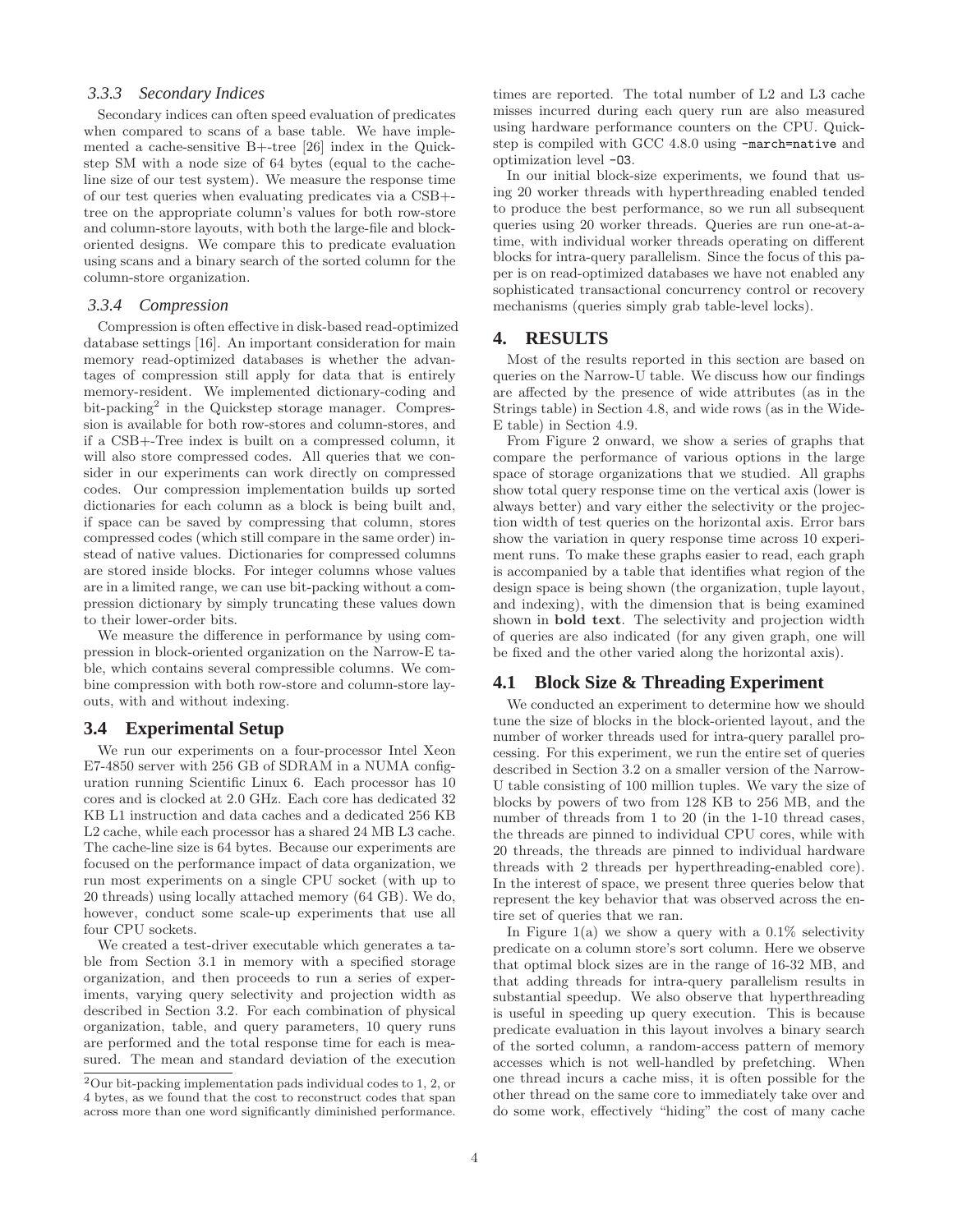

(a) 0.1% selectivity, 3 attributes projected, predicate on sort column of Column Store.



(b) 10% selectivity, 3 attributes projected, Row Store with CSB+-Tree index.



Figure 1: Block size vs. response time.

misses. In the example shown, at 16 MB block size, enabling hyperthreading reduces response time by 17.3% over the 10 thread case, even though the average total number of L3 cache misses is similar (35790 without hyperthreading and 37202 with hyperthreading). The 16-32 MB range of block sizes is well-tuned to allow individual worker threads to often hit cache lines that had already been faulted or prefetched as part of previous "random" accesses.

Next, in Figure 1(b), we show the result for a 10% selectivity query using a row store with a CSB+-Tree index. Similar to the column store case above, the optimal block size is approximately 16-32 MB. Again, adding threads for intraquery parallelism improves the query performance. Hyperthreading again improves performance because it is able to "hide" the cost of cache misses arising from random access (using a non-clustered index produces a sequence of matching tuples in an order other than their physical order in the base row-store, so tuples are accessed in a random order when the projection is performed). In the example shown, at 16 MB, hyperthreading reduces overall response time by 23.1%, even though the number of L3 cache misses incurred is actually slightly greater (18.4 million without hyperthreading and 19.0 million with hyperthreading). We see similar results when using a CSB+-Tree to evaluate a predicate on a non-sorted column of a column store.

Observation 1. A block size of 16-32 MB with hyperthreading enabled and all hardware threads in use provides optimal or near-optimal performance for combinations of storage formats and queries that involve random access.

The last query for this experiment is a simple scan query. This result is shown in Figure  $1(c)$ . Scan-based queries have a linear access pattern which works well with cache prefetching. Hence, we find little variation in response time for block sizes below 64 MB (most cache misses are avoided by prefetching), and cache misses are infrequent enough that hyperthreading does not significantly improve performance. The results are similar when scanning a column store.

Observation 2. Scan-based queries are less sensitive to block size and perform well for all block sizes below 64 MB. Hyperthreading is not beneficial (but also not harmful) for scan-based queries, and query performance increases with additional threads up to the number of physical CPU cores.

Based on these observations, we fix the block size at 16 MB and the number of worker threads at 20 for the rest of our experiments.

## *4.1.1 Relationship to Cache Size & Number of Cores*

Optimal block size is related both to the CPU's cache size and its number of cores (since multiple cores share a unified L3 cache). To test this, we also conduct block-size experiments on a machine with a Core i7-3610QM CPU (4 cores/8 threads with 6 MB of L3 cache), and one with a Xeon X5650 CPU (6 cores/12 threads with 12 MB of L3 cache). We find that the best-performing block size is in the range of 8-16 MB for the Core i7 machine, and about 16 MB for the Xeon X5650 machine. This suggests a rule of thumb for tuning block size: the optimal block size is approximately 5X to 10X times the L3 cache size divided by the number of cores. Cache locality is very important for performance, but the optimal block size actually somewhat overuses the L3 cache, because prefetching can help avoid cache misses (especially when scanning), and hyperthreading can mitigate the performance impact of cache misses when they occur.

#### *4.1.2 Multi-Socket NUMA Scale-Up*

We ran queries similar to those illustrated in Figures 1(a)-1(c) with a larger 3 billion row dataset using all four sockets in our multi-socket NUMA server. Increasing the number of cores used on a single socket yielded good, near-linear speedup (10 cores were 6.5X-9X as fast as one core, depending on the query). However, using 20 cores on 2 sockets was never more than 20% faster than using 10 cores on a single socket, and going to 3 or 4 sockets actually caused response time to increase. This is because our experimental code-base is NUMA-oblivious, and neither the creation of blocks nor the assignment of blocks to worker threads is done with awareness of the different access costs for memory attached to different sockets or the contention for bandwidth on inter-socket links, causing worker threads to frequently stall waiting for data from non-local memory. Our results here confirm the need for NUMA-aware data placement and processing observed in previous research [3, 34], which is an active area of research in the community, and an important area of future research with Quickstep.

#### **4.2 Files vs. Blocks**

We compared the traditional large-file organization with Quickstep's block-oriented organization across the other dimensions of our experiments. So as not to penalize the filebased organization for a lack of parallelism, we statically partition our test tables into 20 equally-sized files for 20 worker threads to operate on.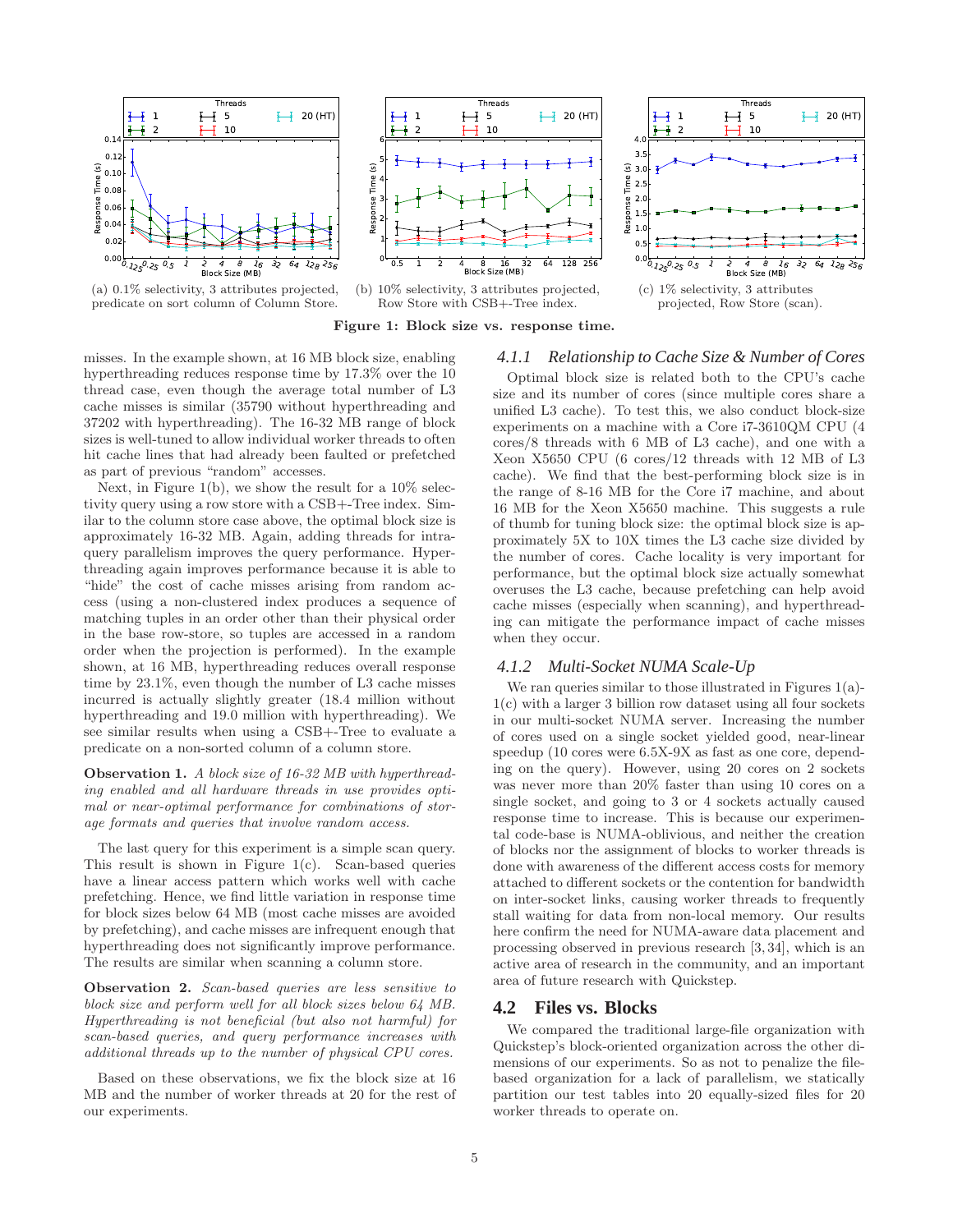

12 **Files** Time (s) - Log Scale  $\overline{1}$ **Blocks** Response Time (s) Response Time ( 8 Response Time ( 6 Response 4 2 0 "" #"! " **Exercise File vs. Blocks**<br> **Layout** Row-Store Organization File vs. B<br>Tuple Storage Layout Row-Store<br>Indexing CSB+-Tree Indexing CSB+-Tree Predicate 10% Selectivity On Indexed Column Projection Width Varies

Column Store  $10$ Row Store Row Store + CSB ٦  $10^1$  $10<sup>0</sup>$  $10^{\circ}$  $10<sup>°</sup>$ 50.0% 100.0% ! Organization Block<br>Tuple Storage Layout Colum Storage Layout Column-Store<br>vs. Row-Store Indexing None/CSB+-Tree Predicate On Sorted/Indexed Column Width 1 Colum

Figure 2: Files vs. Blocks – Sorted Column



Figure 4: Column-Store vs. Row-Store (+Index) – Narrow Projection

In Figure 2, we show the difference in performance for queries at 10% selectivity where the predicate is on the sorted column of a column-store (for partitioned blocks, this is also the column whose value the blocks are partitioned on). The performance of files is similar to the performance of blocks for narrow projections. When projecting 5 or 10 columns, blocks outperform files due to improved locality of access and caching behavior when accessing several column stripes within a relatively small block to reassemble tuples (in the example shown, file-based organization incurs 77.4 million total L3 cache misses and 1.53 billion L2 misses, while block-based organization incurs only 73.6 million L3 misses and 1.14 billion L2 misses). This same pattern of results occurs at the other selectivity factors that we tested.

Observation 3. For queries with a predicate on the sorted column of a column-store, using a file or a block organization makes little difference in performance, except for wide projections, where blocks tend to perform better.

In Figure 3, we show the difference in performance for queries at 10% selectivity where the predicate is on a nonsorted column of a row-store, and a CSB+-Tree index is used for predicate evaluation. Across all projection widths, the block-oriented organization outperforms the file-based organization. This is thanks to improved locality of access in relatively small blocks, (in the example shown, when projecting 5 attributes, file-based organization incurred 166 million L3 cache misses and 1.63 billion L2 misses, while block-based organization incurred 177 million L3 misses but only 673 million L2 misses). This result holds across all of the selectivity factors that we test. For projections of one or more attributes, reduction in response time for blocks vs. files ranges from 2.1% (projecting 1 attribute at 1% selectivity) to 37.7% (projecting 10 attributes at 50% selectivity). We see similar reductions in response times for blocks vs. files when evaluating a predicate on an unsorted column of a column-store with a CSB+-Tree index, and when evaluating predicates via a scan on a row-store or column-store.

Observation 4. For queries with a predicate on a nonsorted column, a block-based organization outperforms a filebased organization. This result holds for both row stores and column stores, with and without indexing.

The block-based organization in Quickstep adds very little storage overhead compared to files (there is less than 100 bytes of additional metadata per block). The total memory footprint of the Narrow-U table without indices is 28610 MB for files and 28624 MB for blocks (0.05% additional storage for blocks). With a secondary CSB+-Tree index, the total memory footprint is 35763 MB for files and 35776 MB for blocks (0.04% additional storage for blocks).

#### *4.2.1 Column-Store Load Cost*

It should be noted that the cost of building large sorted column-store files is higher than the cost of building many individual sorted column-store blocks. In our experiments, it takes 159.8 seconds to sort the 750 million tuple Narrow-U table into 20 partitioned column-store files (using 20 worker threads, 1 per partition). Building sorted 16 MB columnstore blocks, on the other hand, takes only 87.8 seconds (only 55% as much time, again using 20 worker threads). The sort algorithm used in both cases is introsort [23]. As we saw in Figure 2, the read-performance advantages of a sorted column-store are maintained in the block-based layout, but the initial load time is smaller.

Observation 5. The build time for a sorted column-store in a block-based organization is smaller than that for a filebased organization, but gives the same or better read query performance.

# **4.3 Row-Store vs. Column-Store**

Comparing row-store and column-store tuple storage layouts in blocks, we find that, when selecting via a predicate on the sorted column of the column-store, the column-store outperforms the row-store for narrow projections, whether or not a secondary CSB+-Tree index was built on the rowstore to speed predicate evaluation (we discuss indexing further in Section 4.4). As one might expect, predicate evaluation is fast for the column-store, merely requiring a binary search on the sorted column. After this search, performing the actual projection involves linear access to a contiguous region of a few column stripes. The column-store's performance advantage for narrow projections is illustrated in Figure 4. For wider projections (5 or 10 attributes), the performance of the column-store is nearly equal to that of the row-store with a secondary index, as seen in Figure 5. Although predicate evaluation is more complicated when using an index, and results in a random access pattern for tuples, the row store makes up for this by storing all the column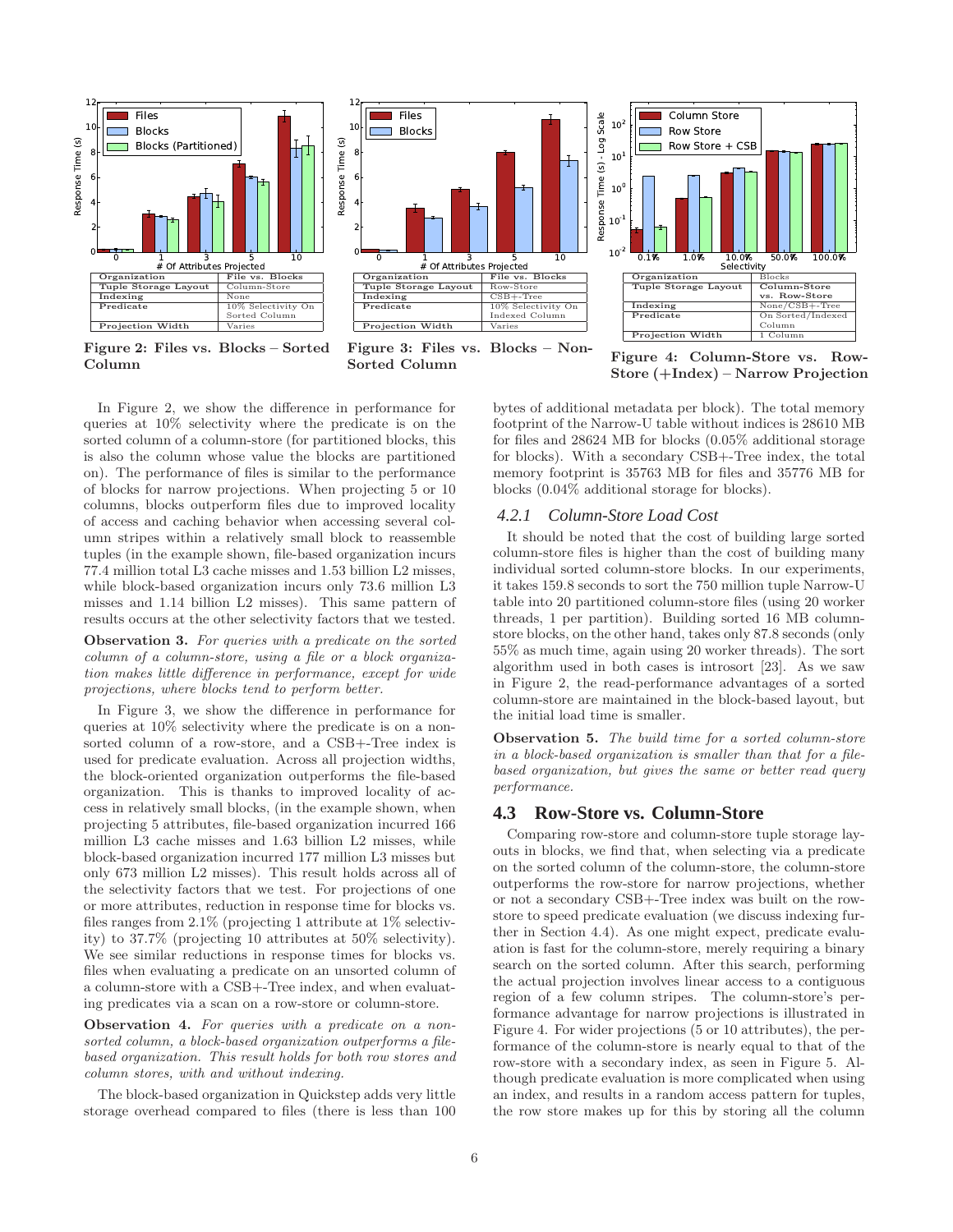





Figure 5: Column-Store vs. Row-Store (+Index) – Wide Projection

Figure 6: Column-Store vs. Row-Store – Indices

Figure 7: Column-Store vs. Row-Store – Scanning

values needed for a projection on one tuple in one or two contiguous cache lines instead of several disjoint column stripes. We saw similar results when comparing column-stores and row-stores in the large-file organization (in fact, the performance advantage for column-stores doing narrow projections was more pronounced).

Observation 6. For queries with a predicate on a columnstore's sorted column, a column-store outperforms a rowstore (even when using an index on the appropriate column of the row-store) for narrow projections. For wider projections, performance of column-stores and row-stores (with an applicable CSB+-Tree index) is nearly equal.

When testing queries that include a predicate on a column other than the column-store's sorted column, we find that, when using blocks, row-stores outperform column-stores for predicates that select a small number of tuples and benefit from using an index, as seen in Figure 6. This is because, when accessing column values to perform the projection, all values lie on one or two adjacent cache lines in the row store, whereas the each column value in a tuple is on a different (non-contiguous) cache line in the column store. The performance advantage for row-stores is larger for wider projections because column stores incur more cache misses for each additional column in the projection, while row stores do not. In the example shown, when projecting all 10 columns, 97.6 million L3 cache misses are incurred when using a column store, but only 22.0 million when using a row store.

For predicates that select a large number of tuples and are better evaluated with a scan, the performance of row stores and column stores is equal, as seen in Figure 7. When scanning, the access pattern is linear and prefetching is effective at avoiding cache misses (both for the single tuple-storage region in the row-store and the densely-packed values in column stripes in the column store).

Observation 7. For queries with a predicate on a nonsorted column, with a **block-based** organization, row-stores outperform column-stores when using indexing. This result holds for various selectivity factors and is more pronounced for wider projections. For scan-based queries, row stores and column stores have similar performance.<sup>3</sup>

When we test these same queries (with predicates on a non-sorted column) using large-file organization, we find that for queries with  $0.1\%$  and  $1\%$  selectivity, a row-store with a CSB+-Tree index outperforms a column-store with a CSB+-Tree index for projections of 3 or more attributes. For narrower projections, and for all queries at 10% selectivity, the column store and the row store (both with CSB+-Tree index) have the same performance. Just as in the block-based organization, predicate evaluation using an index takes the same amount of time in either case, but rowstores benefit from the fact that all column values for a projection lie on one or two adjacent cache lines when projecting more than one attribute. For queries with 50% and 100% selectivity (where indices were no longer useful) we find that the column-store slightly outperforms the row-store for projections of 1, 3, or 5 attributes, and that the row-store outperforms the column store for projections of 10 attributes. This is because, when scanning, column stripes are accessed in a prefetching-friendly linear pattern, and when selecting 50% or 100% of tuples, there tend to be several matching attribute values on every single cache-line accessed (8 values/line on average at 50% selectivity). Row stores do better when projecting all 10 attributes because a single contiguous row can be directly copied rather than being reassembled from several disjoint column stripes.

Observation 8. For queries with a predicate on a nonsorted column, with a file-based organization, whether rowstores or column-stores perform best is situational and dependent on selectivity, projection width, and indexing.

As a point of comparison, we also test scans of columnstores vs. row-stores in a leading commercial main-memory analytical database, which we call DB-X. DB-X supports both types of storage. The relative performance of columnstores and row-stores in DB-X is very similar to what we observe in files in Quickstep (i.e. column-stores slightly outperform row-stores when scanning).

We also test queries comparing row-store and columnstore performance at larger block sizes (64 MB and 256 MB) to see if, at large block sizes, blocks start to behave more like files. 64 MB blocks have results similar to Observation 7.

 $3$ Note that, at  $50\%$  selectivity (where it is more efficient to evaluate predicates with a scan than index), column-stores outperform

row-stores for wide columns (Section 4.8) and for narrow projections of wide rows (Section 4.9).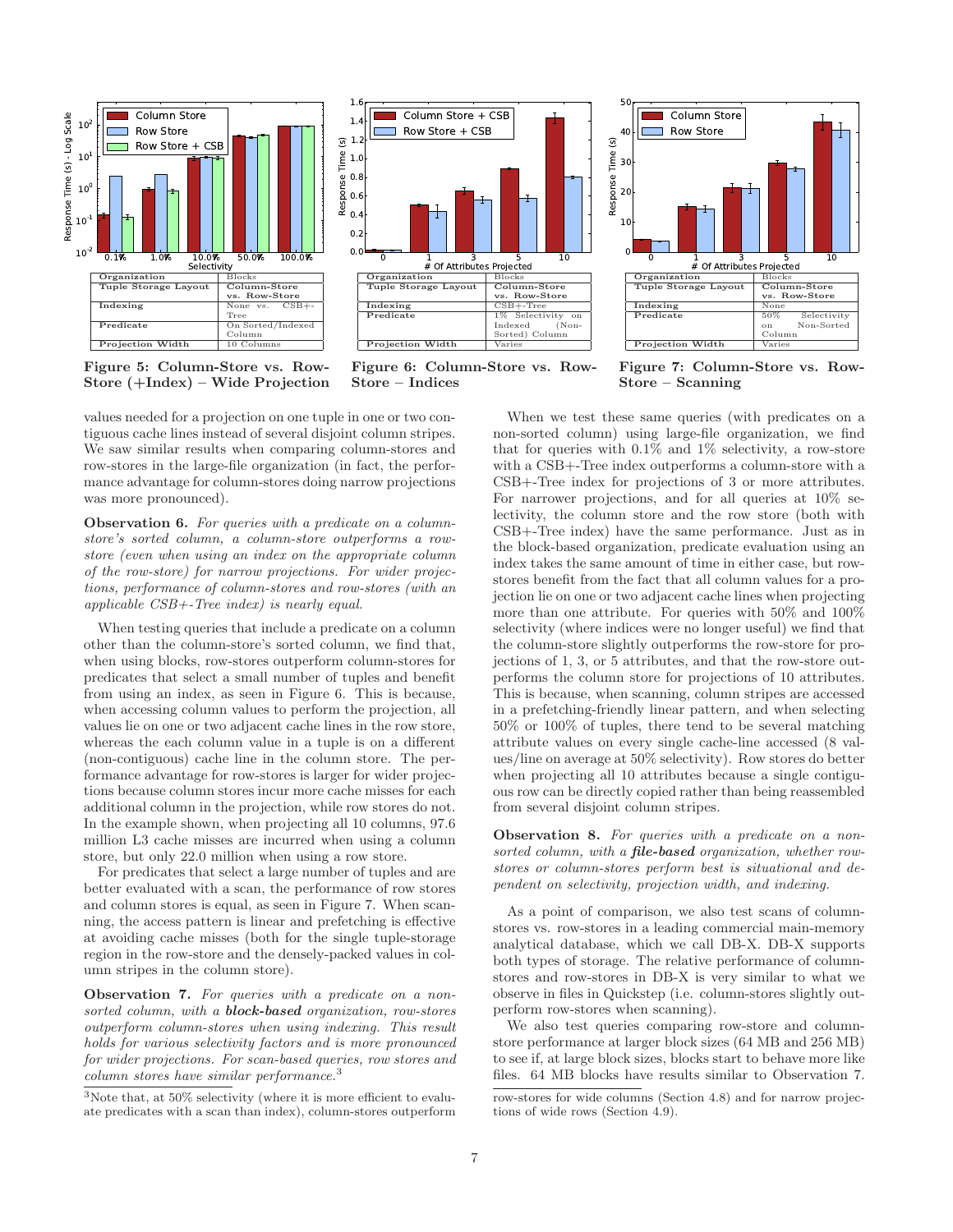For 256 MB blocks, when using an index at lower selectivities, column-stores perform similar to row-stores for narrow projections, while row-stores perform best with wider projections. When scanning at large selectivity factors, columnstores perform best when projecting 1 attribute, while rowstores perform best when projecting all 10 attributes (performance is nearly equal when projecting 3 or 5 attributes). The relative performance of row-stores and column-stores in very large blocks (256 MB) is similar to that in files.

Row-stores and column-stores have essentially identical memory footprints (there is exactly the same amount of data, the only difference being whether it is organized in row-major or column-major order). The Narrow-U table (without indices) takes up 28610 MB in files and 28624 MB in blocks for both column-store and row-store layouts.

# **4.4 Effect Of Indices**

As noted in Section 4.3 and illustrated in Figures 4 and 5, when evaluating a predicate that selects based on the value of the sort column in a column-store, a column-store tends to slightly outperform indexed access. In this section, we explore the effect of indexing on row-stores, and when evaluating a predicate on a non-sorted column of a column-store.

In Figure 8, we show the effect of using a CSB+-Tree index sub-block to evaluate a predicate where the underlying tuple-storage sub-block is a row-store or column-store. At 0.1%, 1%, and 10% selectivity, using the index is faster than scanning the tuple-storage sub-block. At 50% selectivity, using the index is roughly equal in performance to a scan. We do not show results for 100% selectivity, as queries that match all the tuples automatically skip any indices. We see similar results for other projection widths.

In Figure 9, we similarly show the effect of using a CSB+- Tree index in the large-file layout. Using an index again reduces query run time at 0.1%, 1%, and 10% selectivity, whether the base table file is a row-store or column-store. At 50% selectivity, an index is no longer useful, and for column stores it is faster to simply scan the base table.

Using an index outperforms scanning at lower selectivity factors, because predicate evaluation with an index requires only a logarithmic-time traversal of the CSB+-Tree structure, after which only matching tuples are accessed to perform the projection. Scanning requires accessing every tuple in the table individually to check the predicate (a linear-time procedure). In the example shown in Figure 8, at 0.1% selectivity, the total number of L3 cache misses is 1.38 million when using an index with a row store vs. 83.1 million when scanning the base row store). At very large selectivity factors, most tuples must be accessed anyway, so the advantage of the index is muted. Additionally, scans access data in a purely linear pattern, which allows prefetching to be very effective at avoiding cache misses. In the same example, at 50% selectivity, using an index incurs 682 million L3 cache misses, while scanning incurs only 148 million L3 misses (an index still performs competetively despite this cache-miss disadvantage because the predicate does not need to be individually checked for every tuple).

Observation 9. For queries with a predicate on a nonsorted column, using a CSB+-Tree index improves query performance for selectivity factors below 50%. This result holds for blocks and files, for both column-store and rowstore tuple-storage layouts, and across all projection widths.

Our results here suggest that the conventional wisdom regarding query optimization in the presence of indices, namely that indices should be used when selectivity is estimated to be below 10%, is mistuned for the main memory environment. Our data indicate that the appropriate cutoff, which balances the more efficient predicate evaluation and sparse data access of the index approach against the prefetchingfriendly linear access pattern of the scan approach, is somewhere above 10% selectivity and below 50% selectivity.

Our results also demonstrate that secondary indices can play a major role in accelerating query performance in a main memory analytic database. The scan-only approach of systems like Blink [5] greatly simplifies query optimization, but excluding indices from the system can unnecessarily penalize the performance of queries with lower selectivity factors. We also note that Quickstep's block-oriented storage allows the global query optimizer to remain index-oblivious, with the decision of whether to use an index being made independently on a per-block basis within the storage system.

Adding a secondary index necessitates using some additional storage. The additional memory footprint of a CSB+- Tree index on a single column of the Narrow-U table is 7152 MB for blocks and 7152.56 MB for files (25% of the storage used for the base table in either case).

#### *4.4.1 Ordering and Cache Behavior*

As noted above, at large selectivity factors, using an index can actually increase the number of cache misses compared to simply scanning the base table. This is because the order of matches in the index is, in general, different from the order of tuples in the base row-store or column-store, resulting in a random access pattern when accessing tuples to perform the projection. It is natural to ask whether it is possible to improve index performance by first using an index generate a list of tuple-IDs matching a predicate, then sorting this list into ascending order before accessing values in the base table to perform the projection. Tuples in the base table are then accessed in their physical order, effectively changing a random access pattern into a linear one, helping to avoid cache misses and take advantage of prefetching.

We conducted experiments to determine the effectiveness of sorting the matches (i.e. whether improvements in cache behavior are worth the additional time required to sort the matches). We find that the sorting optimization performs best in combination with a column-store in a file-based organization. For example, when projecting 10 columns at a selectivity factor of 10%, sorting matches reduces the total number of L3 cache misses from 824 million to 430 million. Despite this improvement, the overall query response time remains nearly the same (nearly all of the benefit of ordered access is negated by the cost of sorting). When the table is in a row-store format, or when using block-based organization instead of files, sorting was not as effective at avoiding cache misses, and as a result the overall response time actually increased due to the additional cost of sorting.<sup>4</sup>

#### *4.4.2 Index Build Cost*

We measure the time to bulk-load CSB+-Tree indices for both the file and the block organizations, with both rowstore and column-store tuple-storage layouts. We used 20

<sup>4</sup>For this experiment on a Xeon X5650 server, we found significant performance improvement from sorting for column-stores in files at 10% selectivity and above. Otherwise, the results were similar.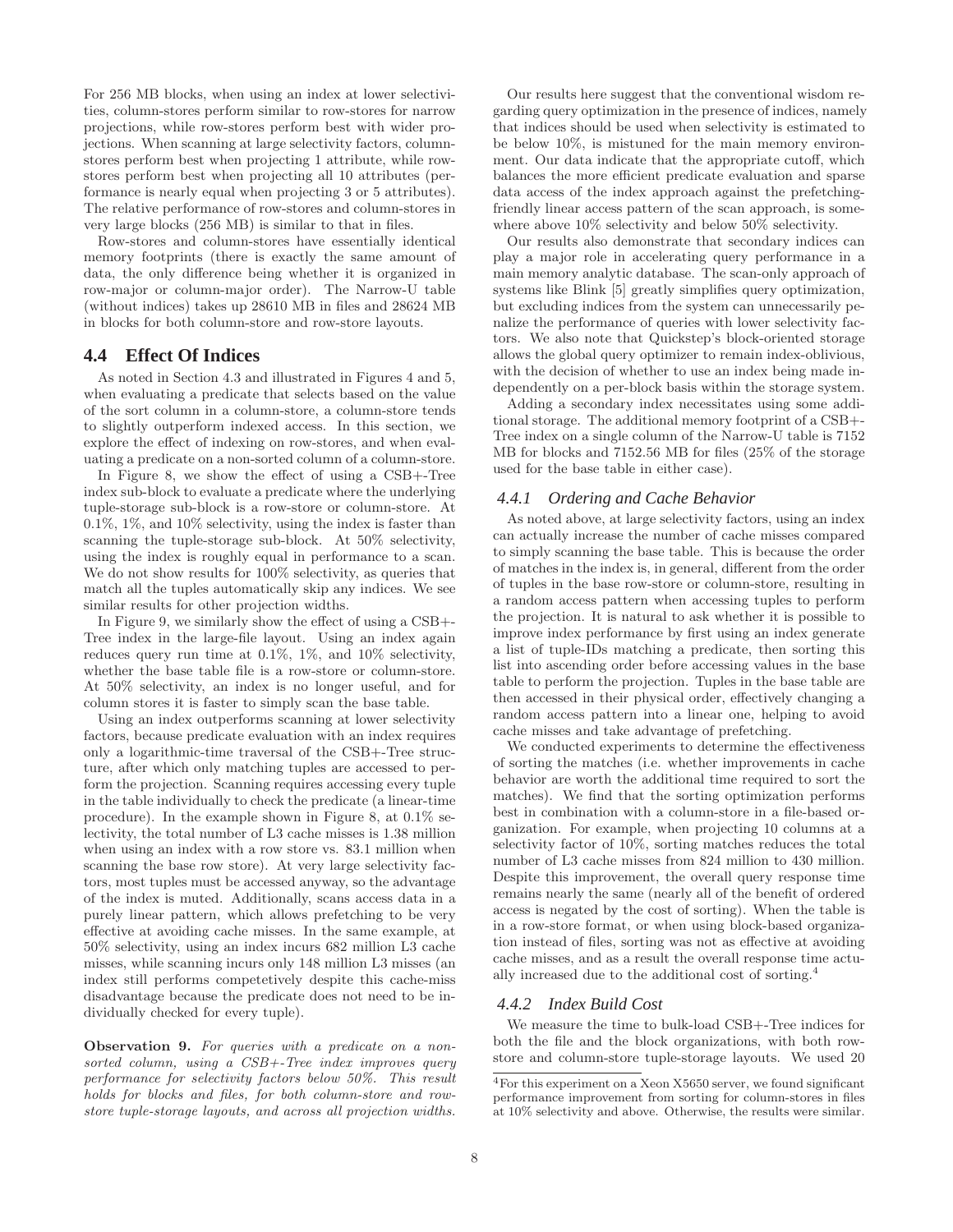

Figure 8: Effect Of Indices (Blocks) Figure 9: Effect Of Indices (Files)

Figure 10: Effect Of Compression (Column Store Scan)

worker threads in all cases, with each thread working on one of the static partitions in the file organization, and working on individual blocks in the block organization. For files, the index build time is 111.6 seconds with a row-store and 87.3 seconds with a column-store. For blocks, the index build time is 61.6 seconds with row-stores and 33.6 seconds with column-stores. Index build time is only 38-55% as long for blocks as for files, and 55-78% as long when the base table is a column-store as a row-store. Note that, when using indices on a non-sorted column, performance is better with blocks than with files (see Figure 3). Build times are smaller with blocks because the tuple values in relatively small blocks constitute much smaller "runs" to sort into order and build a shallower tree from. Build-times are smaller for columnstores because all of the values that are accessed to build the index are in contiguous regions of memory, efficiently packed with 16 values per cache line.

Observation 10. The build time for CSB+-Tree indices is much smaller for blocks than for files, even though blockbased indices give better read query performance.

#### **4.5 Effect of Compression**

We enable bit-packing and dictionary-coding compression techniques described in Section 3.3.4 in combination with row-stores, column-stores, and CSB+-Tree indices and test our compression techniques on the Narrow-E table. In general, columns 1 and 2 can be represented by single-byte codes, and columns 3, 4, and 5 can be represented by 2 byte codes. Compression reduces the size of the Narrow-E table in blocks from 28624 MB to 20032 MB (compression ratio is highly sensitive to data distribution, and is likely to be quite different for different tables). We test predicates on a compressed column (column 5), and randomly vary the projected attributes as in other experiments.

Generally, compression improves performance at selectivity 10% and below, and worsens performance at selectivity 50% and above. This is true for column-stores (with predicates on sorted or unsorted columns) and row-stores, with and without indexing, for all projection widths. Compression speeds up predicate evaluation, as predicates can be evaluated directly on compressed codes and all storage formats are more densely packed in memory, leading to more efficient usage of caches and memory bandwidth. However, compression also increases the cost of performing projections, as codes must be decompressed before they are written to (uncompressed) output blocks. When selectivity factors are low, the cost of predicate evaluation is dominant and compression improves performance. When selectivity factors are high, the cost of decompression begins to overwhelm the advantage from faster predicate evaluation.

We illustrate the effect of compression when scanning a non-sorted compressed column of a column-store in Figure 10. Here, the performance improvement for compression is most dramatic. Scans can go through small, very dense compressed column stripes, avoiding most cache misses thanks to prefetching. In the example shown, for a predicate with 0.1% selectivity, enabling compression on the column store reduced the total number of L3 cache misses from 5.98 million to 3.32 million. We also illustrate the effect of compression when using a CSB+-Tree index with a row-store in Figure 11. These results are more typical of the benefit seen from compression (we see similar patterns for scans of rowstores, and when evaluating predicates on a column-store's sort column, or on a column-store with an index), which modestly improves performance at 10% selectivity and below, and slightly worsens performance at 50% and above.

Observation 11. Dictionary-coding and bit-packing compression improve performance when selecting via a predicate on a compressed column at selectivity 10% or below. Compression makes performance slightly worse at selectivity 50% and above. These results hold for column-stores and rowstores, with and without indexing. Performance improvements are most pronounced when scanning column stores.

### **4.6 Complex Predicates**

We now examine how conjunctive predicates affect the performance of different storage organizations. The predicates in these queries are conjunctions of three single-column predicates, and the projected columns are randomly chosen for each run as in other experiments.

There are a number of strategies possible for evaluating complex predicates, depending on the storage organization. We evaluate four simple predicate evaluation strategies across the space of storage organizations which we study (note that not all of these strategies are possible in every organization). A pure scan, where values for each predicate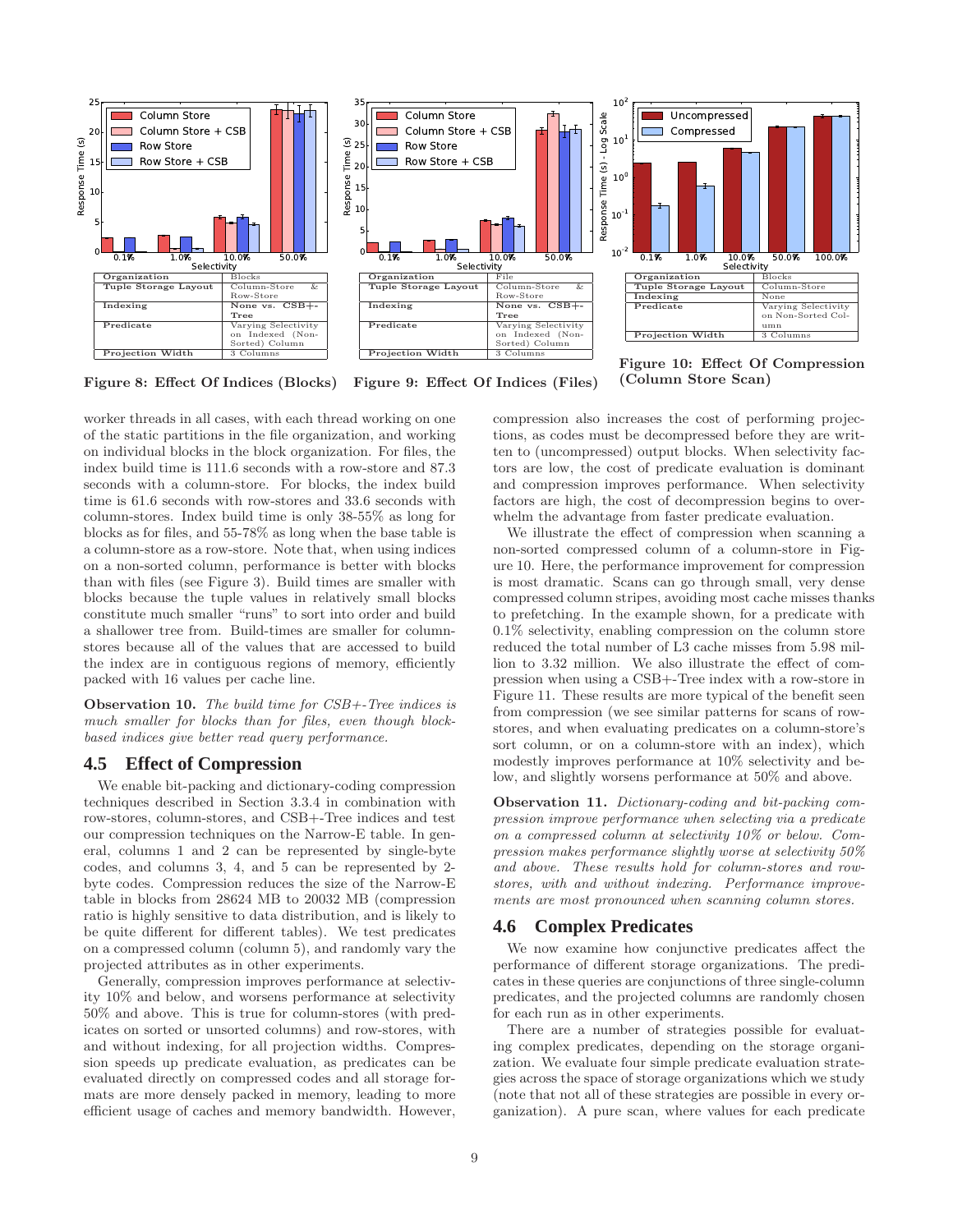

Figure 11: Effect Of Compression (Row Store With Index)



Figure 12: Conjunction – Evaluation With Column-Store & Index



Figure 13: Conjunction – Column Store vs. Row Store – Indices

column are explicitly read and checked, remains the simplest strategy for both column-stores and row-stores. For a column-store where one of the predicates is on the sort column, a binary search can quickly evaluate that predicate, and the matching tuples can then be scanned and filtered by the remaining predicates on other columns (i.e. a scan, but with a simpler predicate over a smaller range of tuples). When an index is present on one of the columns in the conjunction, the index can be used to evaluate that predicate, and values from matching tuples can be fetched to explicitly check the remaining predicates (again, evaluating a simpler predicate over a smaller number of tuples, but in this case in random order). Synergies between these specialized methods are possible. As a fourth strategy, we evaluate the case where one predicate is on the sort column of a column-store and another is on an indexed column. We determine the range of tuples that match the first predicate (using a binary search), then use the index to evaluate the second predicate and automatically skip over any tuples which aren't in the range for the first. Finally, we fetch column values for any tuples which we know match the first two predicates to evaluate the third predicate.

We illustrate the performance of these strategies in Figure 12. Here we see that a pure scan performs worst, and using either a CSB+-Tree index or a search on the columnstore's sort column is effective at reducing query response time. When projecting three columns, the pure scan incurs 38.7 million L3 cache misses. Using a CSB+-Tree index actually increases the number of L3 cache misses to 163 million (the random access pattern is less amenable to prefetching), but it makes up for this by reducing the number of tuples that predicates must be explicitly checked for by 78% (at 1% selectivity), and also reducing the number of predicates that must be explicitly checked from 3 to 2. Doing a binary search on the sort column has all the advantages of using an index, but also has the additional advantage of reducing the number of L3 cache misses to 16.3 million.

The virtuous effects of the index and the sorted-column search compound each other when they are used in combination to evaluate different parts of a conjunctive predicate, significantly outperforming either used alone. The combination of both techniques reduces the number of tuples that must have predicates explicitly checked to just 4.6% of the tuples in the table (at 1% selectivity), and only one predicate needs to be explicitly checked. The number of L3 cache misses incurred when using the combined technique is 39.8 million (about the same as a scan, and worse than just the binary search, but overall performance is better because there is only one remaining predicate, and it needs to be checked for far fewer tuples). We see similar results for conjunctions at other high selectivity factors.

Observation 12. For conjunctive predicates with overall high  $\langle \langle 10\% \rangle$  selectivity, using a sorted-column search and a CSB+-Tree index in combination outperforms either technique used on its own.

For most conjunctive queries, we found that our observations regarding the relative performance of different storage organizations hold. One exception to this was Observation 7. When evaluating a conjunctive predicate with a low selectivity factor  $(0.1\% \text{ or } 1\%)$  using an index on a single column in the predicate, column stores slightly outperform row-stores for narrow projections. This is illustrated in Figure 13. This is because, after matches are obtained from the index, the rest of the predicate must be checked by fetching values from two other columns in the base table, and these additional values are more densely packed in cache lines in a column-store (in the example shown, when projecting 1 column, the number of L3 cache misses is 202 million for the row-store, but only 148 million for the column-store).

# **4.7 Aggregation**

As a final experiment, we run an aggregate query with a GROUP BY clause (with 100 partitions) against the different storage organizations which we studied. We use a multithreaded hash-based implementation of GROUP BY, where each worker thread maintains its own hash-table keyed on the value of the grouping attribute, with a payload which is the aggregate's "handle" (in this case the running value for MIN()). The final step in query execution is to merge the per-thread hash tables together into a single global result and apply the HAVING condition as a filter. We show the response time for aggregate queries in Figure 14.

In general, the performance of aggregation very closely tracks the performance of a scan with a two-column predicate and no projected output. For every tuple, two columns values are read: the group-by column, which is used to probe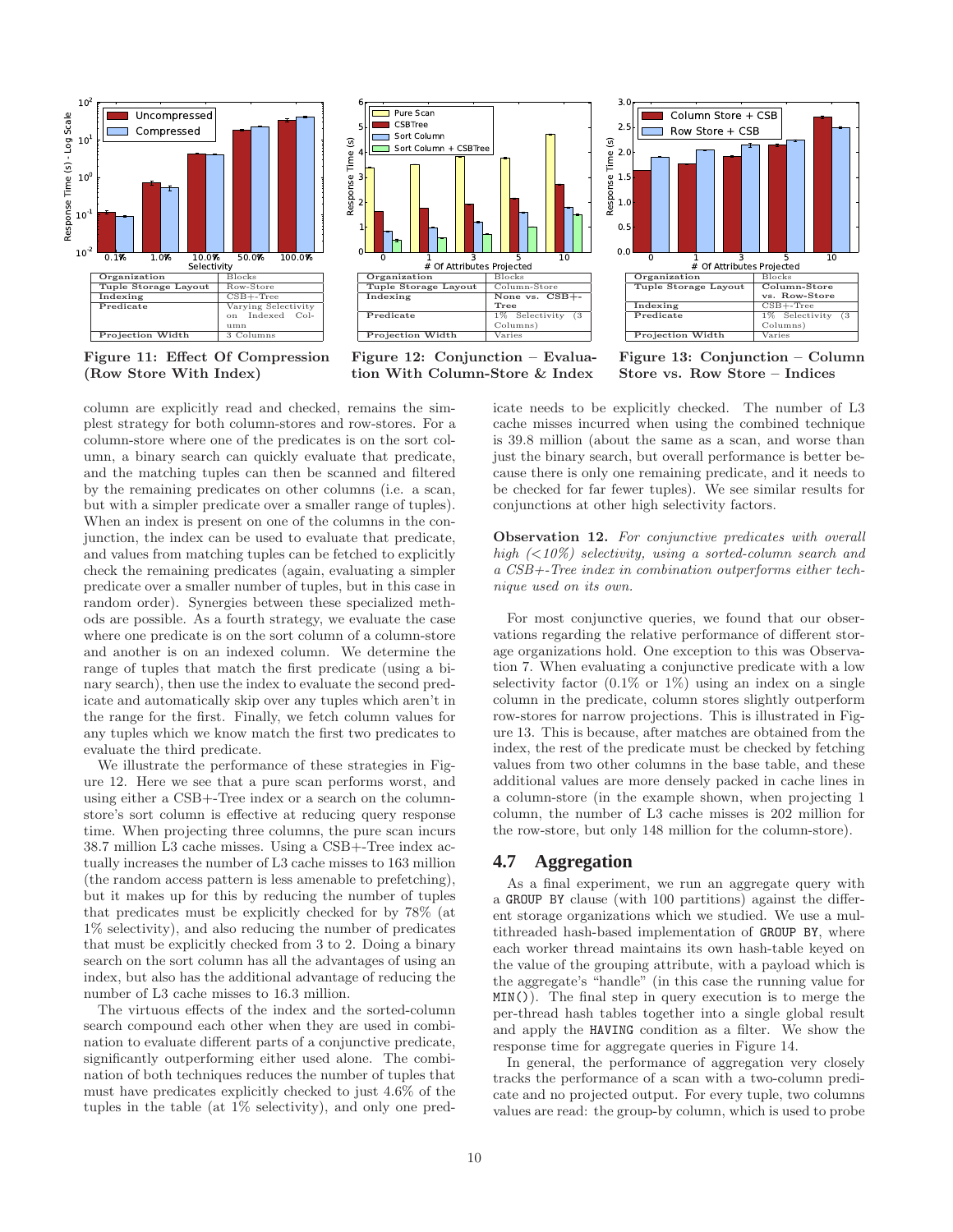



Figure 15: Wide Columns (Strings Table) – Scanning



Figure 14: Aggregate – MIN with 100 partitions



the hash table, and the aggregated column, which is compared with the running minimum for a given partition and possibly replaces it. The hash tables for this 100-partition query are quite small and easily fit in the L1 data cache, so the dominant cost is the cost of reading all the values from two columns of the base table. Prefetching is quite effective for this linear-scan access pattern, and the dense packing of values in the column store causes it to incur fewer cachemisses and outperform the row store in this case (the blockbased row-store incurred 172 million L3 cache misses, but the block-based column-store incurred only 10.8 million).

Efficiently computing aggregates in-memory is an active area of research, particularly when data cubes and advanced holistic aggregates are involved [24,28]. A full study of mainmemory aggregation is beyond the storage-engine focus of this paper, but our results do indicate that for simple aggregate operations, aggregate performance is closely related to scan performance.

# **4.8 Effect of Wide Columns**

In order to study the effect of wide columns, we repeat our experiments from previous sections using the Strings table, which has ten 20-byte wide columns and 1/5 the number of tuples as the Narrow-U table. Most of the queries tested experience a reduction in runtime on the order of 3X to 5X compared with the equivalent queries on the Narrow-U table, which shows that table cardinality is a dominant linear factor in response time.

With the overall reduction in query response time, results for the Strings table are remarkably consistent with those for Narrow-U. The previously identified observations hold, with the following caveat: in the block-based organization, column-stores are more competitive with row-stores for queries with a predicate on a non-sorted column. At  $0.1\%$ ,  $1\%$ , and  $10\%$  selectivities, when using an index, rowstores still outperform column-stores when projecting more than one attribute, but the difference is less pronounced. At 50% selectivity, when using a scan, column-stores outperform row-stores for narrow projections. This result is illustrated in Figure 15. This behavior is because tuples in the strings table are 200 bytes wide and span over 4 or 5 cache lines in a row store, which mutes the advantage row stores have when projecting small values for several columns which were often on the same cache line in Narrow-U.

Figure 16: Wide Rows (Wide-E Table) – Scanning

#### **4.9 Effect of Wide Rows**

In order to study the effect of wide rows, we repeat our experiments from previous sections using the Wide-E table, which has 50 integer columns and 1/5 the number of tuples as the Narrow-U table. Most of the queries we test have a runtime similar to the equivalent queries on Narrow-U when producing the same volume of output (i.e. 1/5 as many tuples but 5 times as many columns). Results for the Wide-E table were also very consistent with those for Narrow-U. All previously identified observations hold for wide rows, except that in the block-based organization, at selectivity factor 50% (at which point indices are not useful, and we evaluate predicates via a scan), a column-store is faster for narrow projections, while a row-store is faster for wide projections. This is illustrated in Figure 16. Again, we can partially chalk this up to the fact that wide 200-byte rows are spread across 4 or 5 cache lines in a row store, and it is necessary to project a substantial portion of the columns to see a benefit from locality of access due to several projected attributes from a matching row lying on the same cache line. Additionally, a column store will typically store values from several matching tuples together on the same cache line for a query with high (∼50%) selectivity, so that a cache line which is fetched to perform a projection for one tuple will typically remain resident and also be used when projecting the same attribute for the next few tuples. For example, in the figure shown, when projecting one column, the row-store incurs 241 million L3 caches misses, but the column-store incurs only 3.72 million. Note that for smaller selectivity factors, when using an index, a row-store still outperforms a column-store across the board in the block organization.

#### **4.10 Summary**

Our experimental observations can be distilled to the following insights for physical organization of data in a readoptimized main memory database:

1. Block-based organization should always be used over file-based organization. Performance for blocks is always at least as good as files, and often better. Additionally, blocks have cheaper load costs, both for sorting column-stores and building CSB+-Tree indices.

2. Both column-store and row-store organization should be available as options for tuple-storage layout. Column-stores perform best when there is a single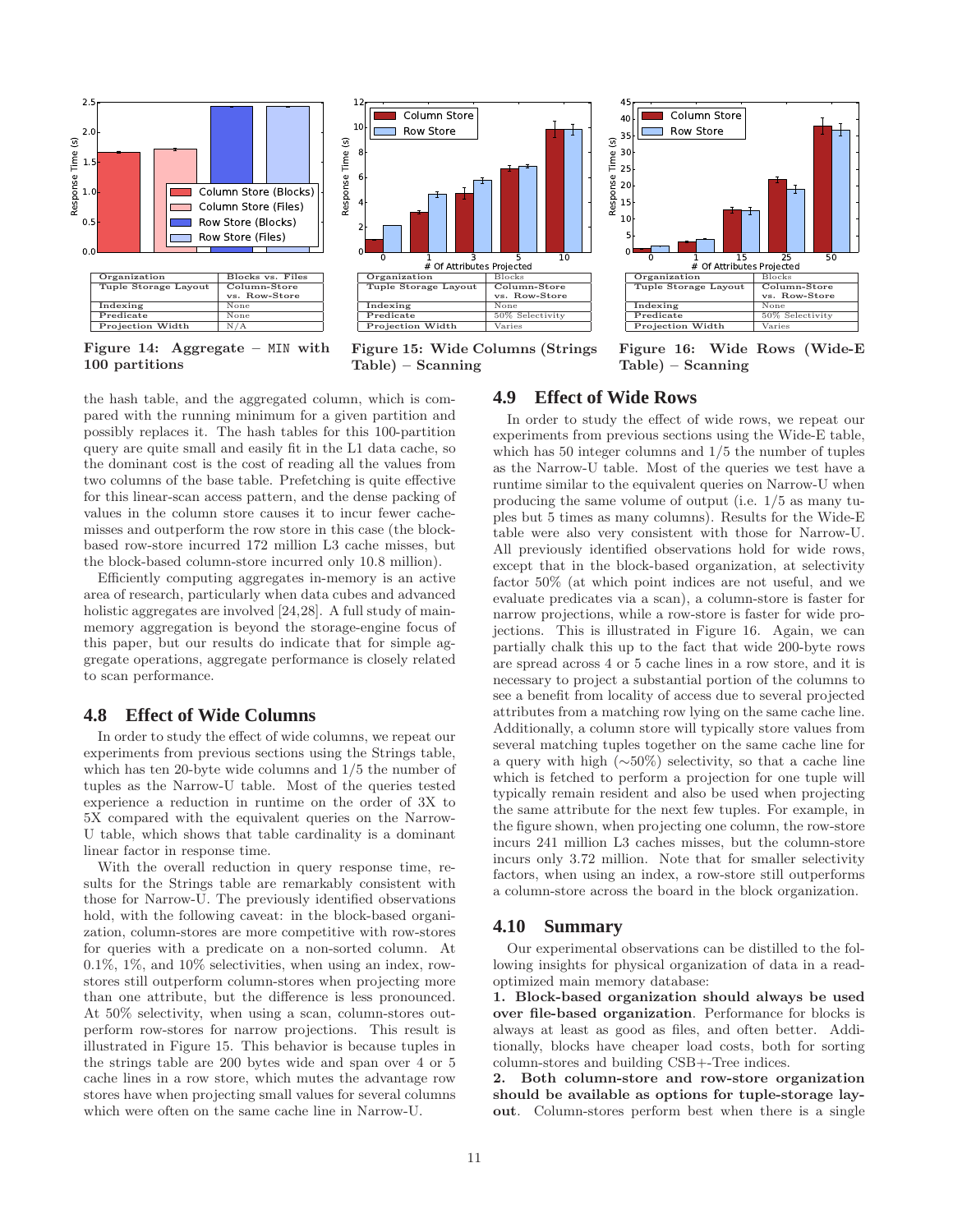dominant (i.e. sorted) column which predicates select on, or when the selectivity factor is large (∼50%) and the columns are wide, or rows are wide and projections are narrow. Rowstores perform best when selecting via predicates on various different columns, with or without an index, except for edge cases at large (∼50%) selectivity factors noted previously.

3. CSB+-Tree indices, co-located with data inside blocks, are useful in speeding query evaluation with predicates on a non-sorted column. This is true whether the tuple-storage format is a row-store or column-store, for selectivity factors smaller than ∼50%. At larger selectivity factors, it is better to simply scan the base table.

4. Compression can improve query performance across the other dimensions of storage organization studied. When a column's data is amenable to compression, we find that compression consistently improves performance for queries at 10% selectivity or below, especially when scanning an unsorted column of a column store.

## **5. RELATED WORK**

The design of high-performance main memory databases to support analytical workloads has been a vibrant area of research for over a decade. An early pioneer in this area (and also in the field of column-stores) was MonetDB [7], and subsequently Vectorwise [35]. Quickstep applies lessons from MonetDB and Vectorwise, particularly in that it materializes results of intermediate selection operations in-memory all at once on the scale of storage blocks, using tight execution loops that make good use of L1 instruction caches and tend to keep CPU pipelines full (see Section 2 for details).

There are a number of commercial products that target the main memory data analytics market, including SAP HANA [11], IBM Blink [25], and Oracle Exalytics [22], as well as academic projects like HyPer [17] and HYRISE [13]. Both row-store and column-store data organizations have found use in main memory analytical databases. Blink [5,25] is a row-store based main memory analytical database, while SAP HANA [11] is a primarily column-store based system.

The space of possible data organizations is not limited to row-stores and column-stores, and includes other alternatives such as PAX [2] and data morphing [14]. The HYRISE project [13] has adapted data morphing techniques to the main memory environment. To control the scope of this project, we limited ourselves to studying the widely-used row-store and column-store layouts in this paper, but we do intend to expand our scope to other alternatives in the future. Note that the highly modular and flexible Quickstep storage system (see Section 2.1) makes it easy to integrate new storage formats into Quickstep.

# **6. CONCLUSION AND FUTURE WORK**

In this paper, we have identified and evaluated key parts of the design space of storage organizations for main memory read-optimized databases that can have a major impact on the performance of analytic queries. Our empirical evaluation has found that block-based organization performs better than file-based organization, that column-stores and row-stores each have advantages for certain classes of queries (and both options should be considered for high-performance), that CSB+-Tree indices, co-located with data inside blocks, can play a major role in accelerating query performance, and that where data is amenable to compression and selectivity

factors are sufficiently small, compression can also improve query performance.

The design space for storage organizations is quite large, and while we have explored the key dimensions of the design space in this paper, we fully expect that there are open portions in the design space that may be worth exploring. The Quickstep storage manager that we have produced as part of this work could be used to explore portions of the design space that are not covered in this study.

#### **7. REFERENCES**

- [1] D. J. Abadi, S. R. Madden, and N. Hachem. Column-stores vs. row-stores: how different are they really? SIGMOD, pages 967–980, 2008.
- [2] A. Ailamaki, D. J. DeWitt, and M. D. Hill. Data page layouts for relational databases on deep memory hierarchies. VLDB, pages 198–215, 2002.<br>M.C. Albutiu A. Kemper and T. Neumann, Massively parallel
- [3] M.-C. Albutiu, A. Kemper, and T. Neumann. Massively parallel sort-merge joins in main memory multi-core database systems. VLDB, pages 1064–1075, 2012.
- [4] C. Balkesen, J. Teubner, G. Alonso, and M. T. Oszu. Main-memory hash joins on multi-core cpus: Tuning to the underlying hardware. ICDE, 2013.
- [5] R. Barber, P. Bendel, M. Czech, O. Draese, F. Ho, N. Hrle, S. Idreos, M.-S. Kim, O. Koeth, J.-G. Lee, T. T. Li, G. M. Lohman, K. Morfonios, R. M¨uller, K. Murthy, I. Pandis, L. Qiao, V. Raman, R. Sidle, K. Stolze, and S. Szabo. Business analytics in (a) blink. ICDE, pages 9–14, 2012.
- [6] S. Blanas, Y. Li, and J. M. Patel. Design and evaluation of main memory
- hash join algorithms for multi-core cpus. *SIGMOD*, pages 37–48, 2011.<br>
[7] P. A. Boncz, M. L. Kersten, and S. Manegold. Breaking the memory wall<br>
in monetdb. Commun. ACM, 51(12):77–85, Dec. 2008.
- [8] D. Campbell. Breakthrough performance with in-memory technologies. https://blogs.technet.com/b/dataplatforminsider/archive/2012/11/08/breakthrough-
- performance-with-in-memory-technologies.aspx, Nov. 2012. [9] S. Chen, A. Ailamaki, P. Gibbons, and T. Mowry. Improving hash join performance through prefetching. In ICDE, pages 116 127, March 2004.
- [10] D. J. DeWitt. The wisconsin benchmark: Past, present, and future. The Benchmark Handbook for Database and Transaction Systems. Morgan Kaufmann, 1993.
- [11] F. Färber, S. K. Cha, J. Primsch, C. Bornhövd, S. Sigg, and W. Lehner. Sap hana database: data management for modern business applications. SIGMOD, pages 45–51, 2011.
- [12] G. Graefe. Sorting and indexing with partitioned b-trees. *CIDR*, 2003.<br>[13] M. Grund. J. Krüger, H. Plattner, A. Zeier, P. Cudre-Mauroux, and [13] M. Grund, J. Krüger, H. Plattner, A. Zeier, P. Cudre-Mauroux, and<br>S. Madden. Hyrise: a main memory hybrid storage engine. *VLDB*, pages
- 105–116, 2010. [14] R. A. Hankins and J. M. Patel. Data morphing: an adaptive,
- cache-conscious storage technique. VLDB, pages 417–428, 2003. [15] S. Harizopoulos, V. Liang, D. J. Abadi, and S. Madden. Performance tradeoffs in read-optimized databases. VLDB, pages 487–498, 2006.
- [16] A. L. Holloway and D. J. DeWitt. Read-optimized databases, in depth. VLDB, pages 502–513, 2008.
- [17] A. Kemper and T. Neumann. Hyper: A hybrid oltp & olap main memory database system based on virtual memory snapshots. ICDE, pages 195–206, 2011.
- [18] C. Kim, T. Kaldewey, V. W. Lee, E. Sedlar, A. D. Nguyen, N. Satish, J. Chhugani, A. Di Blas, and P. Dubey. Sort vs. hash revisited: fast join implementation on modern multi-core cpus. VLDB, pages 1378–1389, 2009.
- [19] A. Lamb, M. Fuller, R. Varadarajan, N. Tran, B. Vandiver, L. Doshi, and C. Bear. The vertica analytic database: C-store 7 years later. VLDB, pages 1790–1801, 2012.
- [20] S. Manegold, M. L. Kersten, and P. Boncz. Database architecture evolution: mammals flourished long before dinosaurs became extinct. VLDB, pages 1648–1653, 2009.
- [21] M. Mehta and D. J. DeWitt. Data placement in shared-nothing parallel database systems. VLDB, pages 53–72, 1997.
- [22] B. Murthy, M. Goel, A. Lee, D. Granholm, and S. Cheung. Oracle exalytics in-memory machine: A brief introduction. http://www.oracle.com/us/solutions/ent-performance-bi/businessintelligence/exalytics-bi-machine/overview/exalytics-introduction-1372418.pdf, October 2011.
- [23] D. R. Musser. Introspective sorting and selection algorithms. Software Practice and Experience, 27(8):983–993, 1997.
- [24] A. Nandi, C. Yu, P. Bohannon, and R. Ramakrishnan. Distributed cube
- materialization on holistic measures. In ICDE, pages 183–194, 2011. [25] V. Raman, G. Swart, L. Qiao, F. Reiss, V. Dialani, D. Kossmann, I. Narang, and R. Sidle. Constant-time query processing. ICDE, pages
- 60–69, 2008. [26] J. Rao and K. A. Ross. Making b+- trees cache conscious in main memory.
- SIGMOD, pages 475–486, 2000. [27] J. Rao, C. Zhang, N. Megiddo, and G. Lohman. Automating physical
- database design in a parallel database. SIGMOD, pages 558–569, 2002. [28] K. A. Ross and K. A. Zaman. Serving datacube tuples from main memory. In Scientific and Statistical Database Management, pages 182–195. IEEE, 2000.
- [29] P. G. Selinger, M. M. Astrahan, D. D. Chamberlin, R. A. Lorie, and T. G. Price. Access path selection in a relational database management system. SIGMOD, pages 23–34, 1979.
- [30] L. Shrinivas, S. Bodagala, R. Varadarajan, A. Cary, V. Bharathan, and C. Bear. Materialization strategies in the vertica analytic database: Lessons learned. ICDE, 2013.
- [31] V. Sikka, F. Färber, W. Lehner, S. K. Cha, T. Peh, and C. Bornhövd.
- Efficient transaction processing in sap hana database: the end of a column<br>store myth.  $SIGMOD$ , pages 731–742, 2012.<br>[32] M. Stonebraker, D. J. Abadi, A. Batkin, X. Chen, M. Cherniack,<br>M. Ferreira, E. Lau, A. Lin, S. Madden,
- [33] VoltDB Inc. VoltDB Technical Overview. http://voltdb.com/resources/whitepapers, June 2011.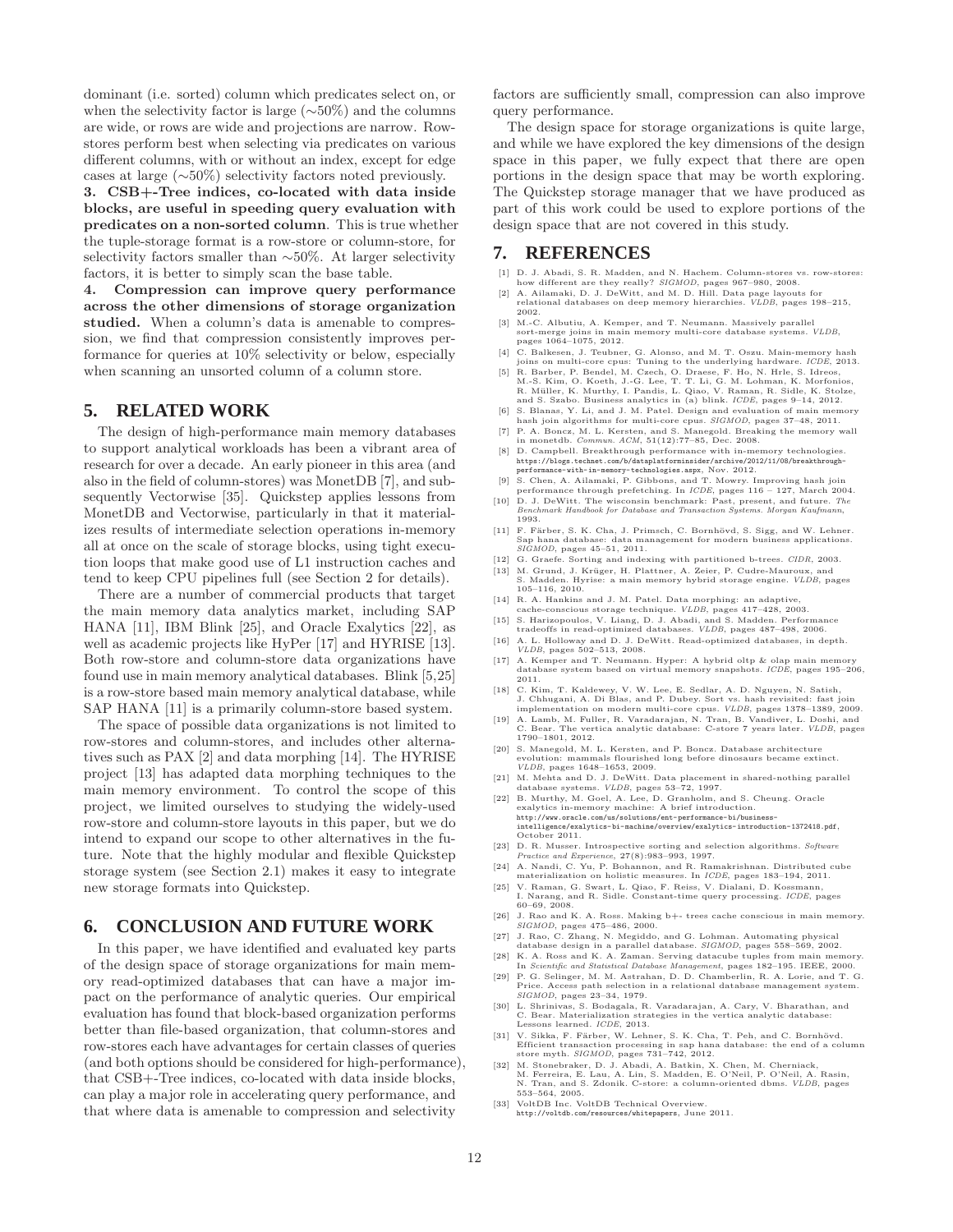- [34] K. M. Wilson and B. B. Aglietti. Dynamic page placement to improve<br>locality in cc-numa multiprocessors for tpc-c. In ACM/IEEE Conference on<br>Supercomputing, pages 33–33, 2001.
- [35] M. Zukowski, M. van de Wiel, and P. Boncz. Vectorwise: A vectorized analytical dbms. *ICDE*, pages 1349–1350, 2012.

# **APPENDIX**

# **A. JOIN PROCESSING**

Processing of join queries in a main-memory engine is a very active area of research. Well-known join algorithms such as sort-merge join  $[3, 18]$  and hash-join  $[4, 6, 9]$  are being adapted and tuned to highly parallel multi-core CPUs in the main memory environment. Joins are a higher-level query processing operation that, in general, are beyond the single-relation access plan-centric focus of this paper. Nevertheless, it is known that widely-used join algorithms do interact with the storage manager in a predictable way, and storage manager performance affects join performance. For instance, the previous study which we base our experiments on showed that hash-join performance is closely related to the scan performance of base tables [16], since both building a hash table and scanning the outer table to probe it involve a linear scan of the base tables in the join.

We evaluated a hash join in Quickstep, with both rowstore and column-store data layout in both blocks and files. We use an outer table consisting of 750 million tuples based on the Narrow-U schema, but replace one column with a unique key. The inner table has a similar schema with 75 million tuples  $(1/10$  as many, the same ratio of table sizes used in the join queries Q10-Q17 of the Wisconsin benchmark [10]). Queries are of the form:

SELECT outer.col\_a, ..., inner.col\_a, ... FROM outer, inner WHERE outer.join key = inner.join key;

We vary the number of "payload columns" projected from each table and materialized in the output. As with our other experiments, we use 20 worker threads operating in parallel (for both the build and probe phases of the hash-join).

In all cases, we build a single global hash-table on the join key of the inner table (using a single global hash-table has been shown to outperform using smaller partitioned hashtables when joining [6]). We use a concurrent hash-table implementation which allows us to build the global hash table in parallel, with multiple threads scanning different blocks or file partitions of the inner table and inserting entries in the hash table.

We show results for the actual join query in Figure 17. The query executes in two stages. In the first, worker threads scan the inner table in parallel and insert entries into the global hash table. In the second, worker threads scan the outer table in parallel and probe the hash table for a match on the join key. When a match is found, the projected columns are fetched from the inner and outer tables and materialized as a new row in the output (we do not claim that the projection method here is optimal, and acknowledge that aspects such as early vs. late materialization is an active an ongoing area of research [30], and beyond the scope of this paper). During the build stage, access on the inner table follows a linear scan pattern, while insertions into the hash table follow a random-access pattern. During the join stage, access on the outer table follows a linear scan pattern, and access on the hash table and the inner table follows a random-access pattern. The memory-access pattern of a hash-join therefore has some characteristics of a



Figure 17: Hash Join Performance

scan (scanning the inner table when building the hash table and the outer table when joining) and some which are similar to index-access (random-access probing of the hash table and fetching inner-table tuple values for projection). For all queries, the hash-build stage took about 7.5 seconds with files and  $8.5$  seconds with blocks<sup>5</sup>, with the remaining bulk of the execution time (and most of the difference in performance) spent in the probe-and-project stage.

Block-based organization consistently outperforms file-based organization, due to improved locality of access in smaller blocks resulting in better cache behavior (consistent with our results for selection queries). For instance, when projecting 10 columns (5 from each table), row-stores in files incur 5.38 billion L3 cache misses and 14.4 billion L2 cache misses, but row stores in blocks incur only 4.58 billion L3 misses and 5.83 billion L2 misses. We also see a slight performance advantage for row-stores over column-stores when projecting several columns, since the random access to column values in the inner-table hits all the desired values on one or two contiguous cache lines in a row store, whereas they are in several disjoint cache lines in different column stripes in a column store. For example, when projecting 10 attributes in file-based organization, column-stores incur 6.41 billion L3 cache misses, but row-stores incur only 5.38 billion.

Observation 13. For hash-join queries, block-based organization consistently outperforms file-based organization. For wider projections, row-stores slightly outperform column stores.

 ${}^{5}{\rm The}$  slightly reduced performance for blocks in the build phase suggests that the block-based organization might actually be too parallelization-friendly relative to files during the build phase, since building the global hash table requires threads to sometimes synchronize when accessing shared hash-table buckets. Tuning the number of threads used in the hash-build phase below the number used in the probe-and-project phase is an interesting possible optimization, but general hash-join algorithm tuning is a broad area of research beyond the scope of this paper.